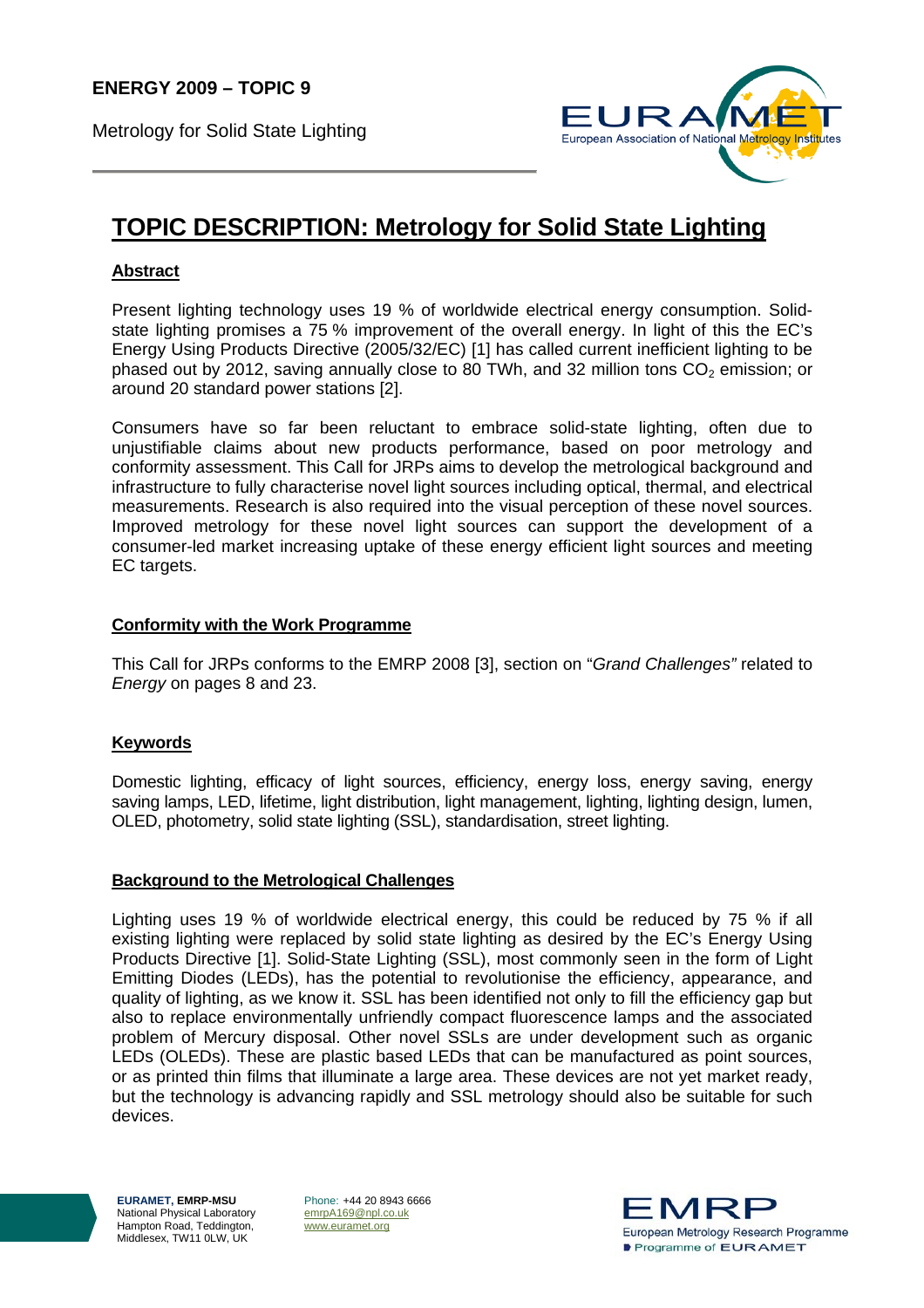First generation LED products have been introduced, though widespread implementation is far from reality for a number of reasons;

- Lighting of public areas is heavily regulated due to safety concerns. The attractiveness of LEDs energy saving is often overshadowed by concerns relating to ambiguous data of novel light sources, including; efficacy claims, light intensity profile, lifetime, and colour spectrum. This lack of confidence in existing data has caused many lighting designers and specifiers to avoid SSL products.
- Consumers have been reluctant to embrace solid-state lighting, often due to a "dislike" of the illumination they produce, and unjustifiable claims about new products performance.

A metrology framework for SSL is lacking, with manufacturers and users of this technology underestimating the intrinsic metrological peculiarities of SSL. More worrying is the fact that use of conventional photometric guidelines for the characterisation of LEDs and OLEDs can lead to measurement errors and incorrect data.

In addition to the optical characterisations of SSL other traceable measurements are required:

- Accurate measurement of conversion efficiency (of electrical power to optical radiation) is essential to the design of the most energy efficient devices.
	- Accurate thermal measurement of SSL is required during operation to
		- o Best understand ageing effects and lifetime, and to optimise product lifetime
		- o Reduce the carbon footprint of novel light sources
- Accurate measurement of electrical pulse width modulation, to enable comparison of pulsed operation with steady state. There is a view that modulation of SSL can extend lifetime, and affect the perceived luminance
- Human Perception of SSL. Street lighting must function in both twilight and darkness for optimum safety. The new mesopic vision measurement system, being adopted by the CIE, will define the visual responses at twilight. Implementing this will require new measurement technologies and procedures, especially for LEDs – where it is likely that lower illumination levels may be possible, offering considerable energy savings.
- Reliable lifetime determination and degradation mechanisms of SSL.

This Call for JRPs requests the development of a metrological framework for the unambiguous and reliable characterisation of Solid-State Lighting. With adequate metrology SSL can be improved to the stage where the market becomes consumer-led rather than legislationdriven. When consumers embrace novel products, the uptake of these energy efficient light sources will accelerate, enabling the EC to meet its challenging targets.

## **Scientific and Technological Objectives**

Proposers should aim to address all of the stated objectives below. However where this is not feasible (i.e. due to budgetary or scientific / technical constraints) this should be clearly stated in the JRP protocol.

The objectives are based around the PRT submissions. As experts in the field, JRP proposers should establish the current state of the art, which may lead to amendments to the objectives - these should be justified in the JRP proposal.

The following objectives shall be covered in order to underpin the development of more efficient and reliable SSL products and to promote their widespread implementation:

1) Develop and validate traceable measurement methods for solid-state lighting products, including optical, electrical, thermal and materials properties. Consider the full range from microscopic properties over single devices, to in-situ solid-state lighting products/systems. Paying particular attention to the measurement of spectral changes over time, with implications for colour rendition, colour appearance etc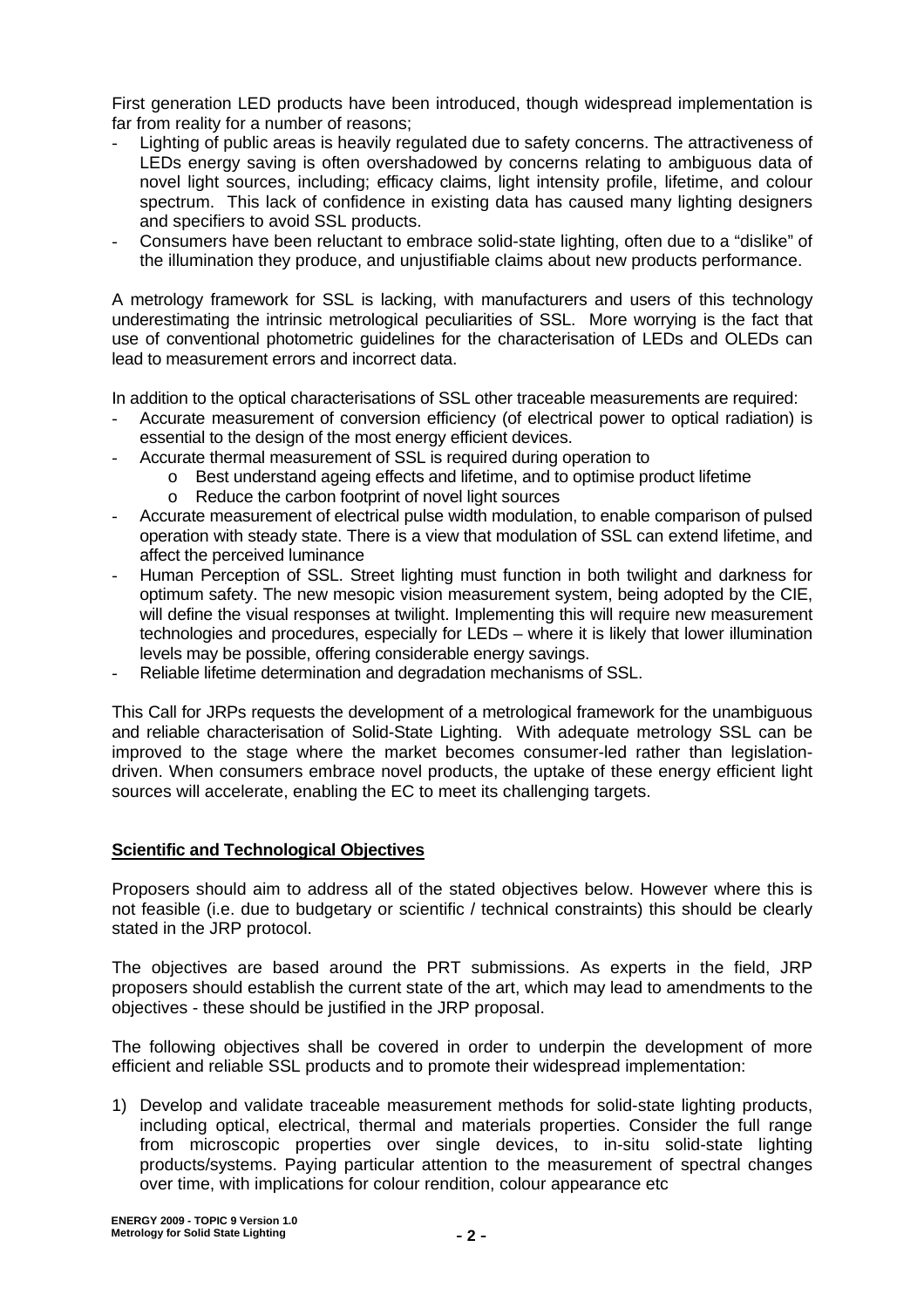- 2) Develop and validate traceable 'quality-metrics' for the specification of solid-state lighting products/systems, and related optical components.
- 3) Develop and validate quantitative measurement systems and metrics for the human perception of solid-state lighting products/systems.

#### **Potential impact**

Proposals must demonstrate adequate and appropriate participation/links to the "end user" community. This may be through the inclusion of unfunded JRP partners or collaborators, or by including links to industrial/policy advisory committees, standards committees or other bodies. Evidence of support from the "end user" community (eg letters of support) is encouraged.

Where a European Directive is referenced in the proposal, the relevant paragraphs of the Directive identifying the need for the project should be quoted and referenced. It is not sufficient to quote the entire Directive per se as the rationale for the metrology need. Proposals must also clearly link the identified need in the Directive with the expected outputs from the project.

In your JRP submission please detail the impact that your proposed JRP will have on the following Directive of the European Commission:

Directive 2005/32/EC of the European Parliament and of the Council of 6 July 2005 "Establishing A Framework for the Setting of Ecodesign Requirements for Energy-Using Products" [1]

You should also detail other Impacts of your proposed JRP as detailed in the document "Guidance for writing a JRP"

You should detail how your JRP results are going to:

- Feed into the development of urgent standards through appropriate standards bodies
- Transfer knowledge to the manufacturers, lighting designers, specifiers, policy makers (in national government and beyond), consumers, and users
- Develop an appropriate European accreditation, testing and standards infrastructure for efficient development of the market and products.

Real engagement plans with stakeholders must be an important element of your JRP. The proposal should clearly indicate how the user community will access and use project outputs; including technical guidelines, new measurement methods, design models and recommendations.

#### **Time-scale**

The European Commission has called to phase out incandescent light sources by 2012. This Call for JRPs seeks to support this goal, and remove barriers to the uptake of SSL lighting.

#### **Additional information**

The references were provided by PRT submitters; proposers should therefore establish the relevance of any references